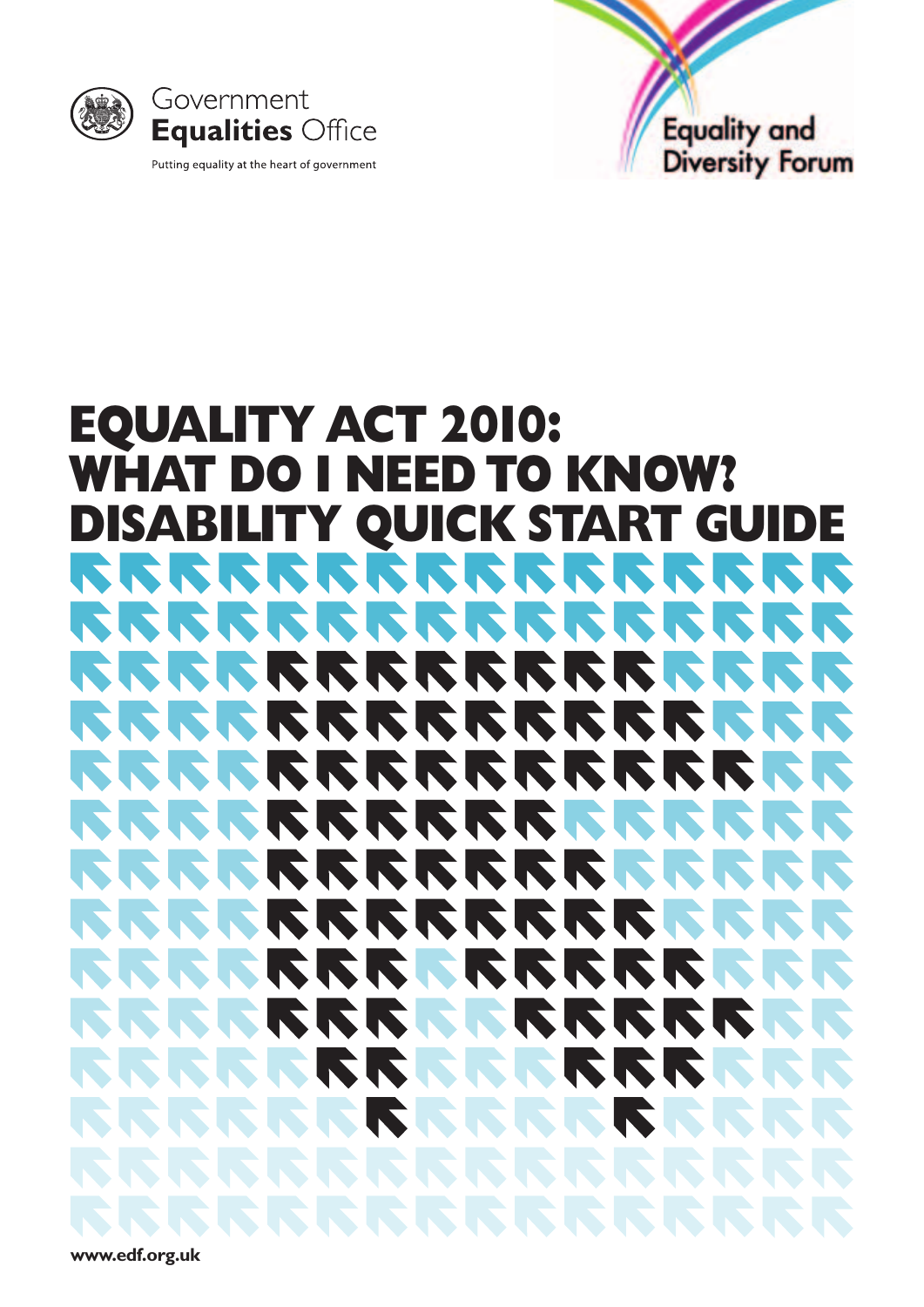### **Foreword**

The Equality Act 2010 replaces the existing antidiscrimination laws with a single Act. It simplifies the law, removing inconsistencies and making it easier for people to understand and comply with it. It also strengthens the law in important ways to help tackle discrimination and inequality,

This Disability Quick Start Guide tells you how the Equality Act 2010 changes how you have to act in order to prevent and address disability discrimination and disability-related harassment when you provide goods, facilities and services to the public, for example as a residential care home, community shop or after-school club.These parts of the Act will come into effect on 1 October 2010.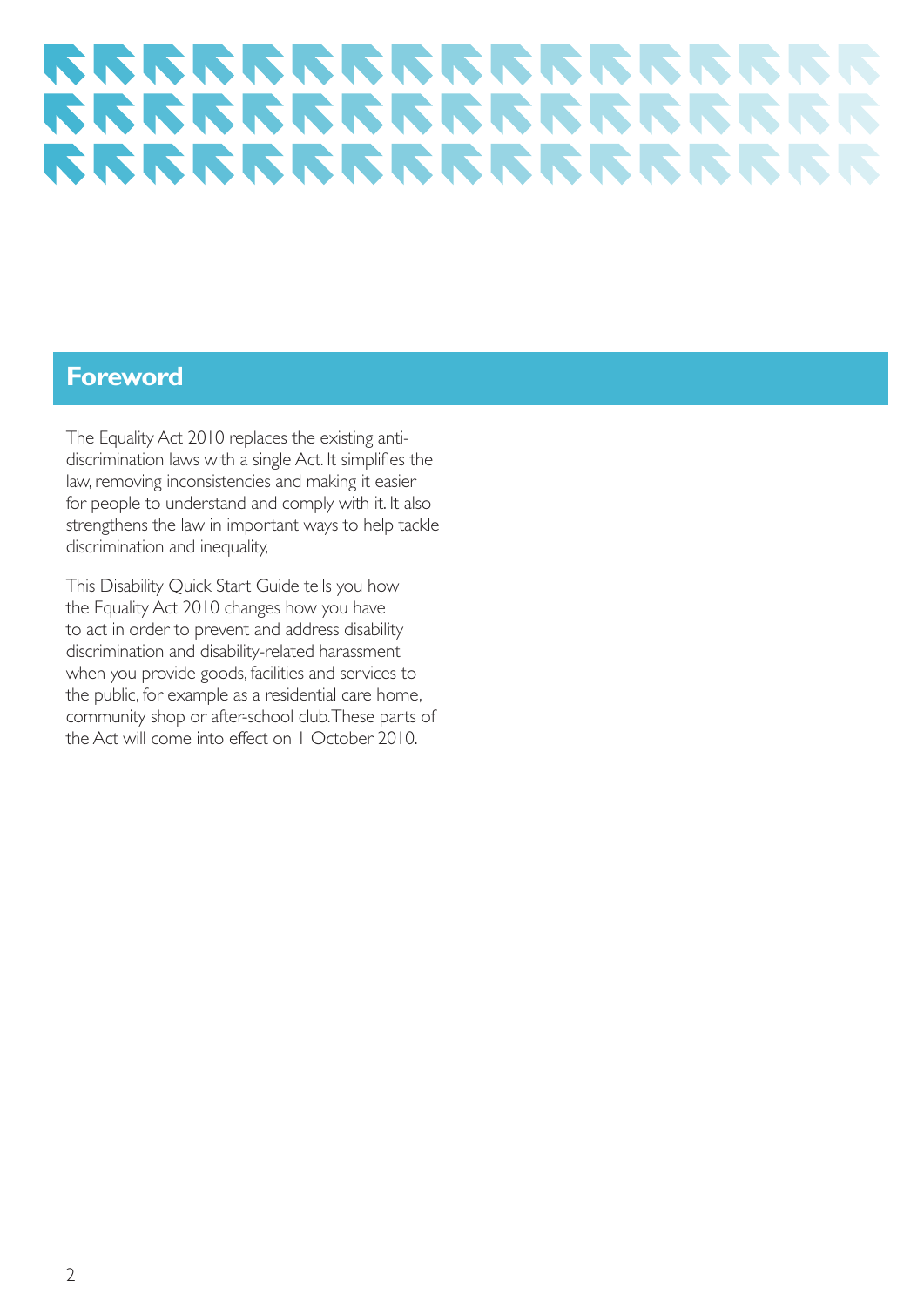## **Introduction**

The Equality Act 2010 brings together, harmonises and in some respects extends the current equality law. It aims to make it more consistent, clearer and easier to follow in order to make society fairer. As a provider of goods, facilities or services in the voluntary and community sector your responsibilities remain largely the same, but there are some differences that you need to be aware of.

There are other guides that give useful information about the changes to the law.The summary guide for the voluntary and community sector gives an overview of the changes that affect you as a service provider. Other guides are available for employers, business and individuals. The guide for employers will help the voluntary and community sector with employment issues.

This series of guides covers key changes that are coming into effect on 1 October 2010. The Equality Act also contains other provisions, including the new concept of dual discrimination, an extended public sector Equality Duty and a prohibition on age discrimination in services and public functions. The Government is looking at how the rest of the Act can be implemented in the best way for business and will make an announcement in due course.

This Disability Quick Start Guide tells you how the Equality Act 2010 changes what you have to do in order to prevent and address disability discrimination and disability-related harassment when you provide goods, facilities and services to the public. The Equality Act will replace the Disability Discrimination Acts 1995 and 2005 (DDA). The changes include new provisions on direct discrimination, discrimination arising from disability, harassment and indirect discrimination.

## **Who has responsibilities?**

The Act applies to all service providers and those providing goods and facilities in Great Britain.This includes, for example, those providing information, advice and day care or running leisure centre facilities. It applies to all your services, whether or not a charge is made for them. It also applies to private clubs and other associations with 25 or more members which have rules about membership and select their members.

### **Who is protected? (changed)**

The Act protects anyone who has, or has had, a disability. So, for example, if a person has had a mental health condition in the past that met the Act's definition of disability and is harassed because of this, that would be unlawful.

The Act also protects people from being discriminated against and harassed because of a disability they do not personally have. For example, it protects people who are mistakenly perceived to be disabled. It also protects a person from being treated less favourably because they are linked or associated with a disabled person. For example, if the mother of a disabled child was refused service because of this association, that would be unlawful discrimination.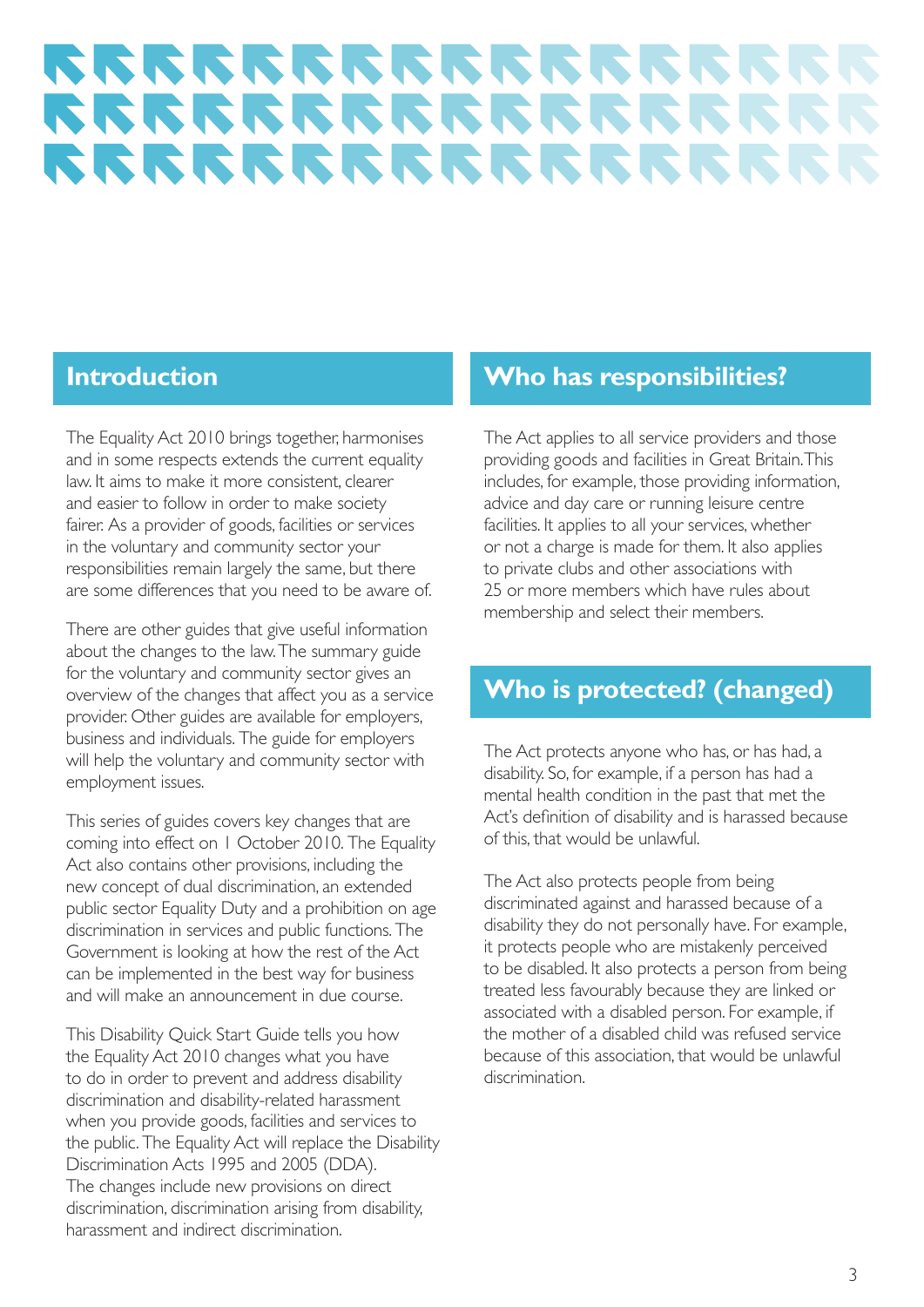#### What has changed?

Previously, protection did not extend to people who are mistakenly thought to be disabled, or people who experience discrimination because of their association with a disabled person. These people are now protected against direct discrimination and harassment.

Further details are given in the Association and Perception Quick Start Guide.

The rest of this guide will discuss discrimination against disabled people, but this should be understood as including direct discrimination and harassment because of perception, association or a past disability.

## **What is a disability?**

Disability has a broad meaning. It is defined as a physical or mental impairment that has a substantial and long-term adverse effect on the ability to carry out normal day-to-day activities.'Substantial' means more than minor or trivial. 'Impairment' covers, for example, long-term medical conditions such as asthma and diabetes, and fluctuating or progressive conditions such as rheumatoid arthritis or motor neurone disease. A mental impairment includes mental health conditions (such as bipolar disorder or depression), learning difficulties (such as dyslexia) and learning disabilities (such as autism and Down's syndrome). Some people, including those with cancer, multiple sclerosis and HIV/AIDS, are automatically protected as disabled people by the Act. People with severe disfigurement will be protected as disabled without needing to show that it has a substantial adverse effect on day-today activities.

#### What has changed?

To qualify for protection from discrimination, a disabled person no longer has to show that their impairment affects a particular 'capacity', such as mobility or speech, hearing or eyesight.

### **What is direct disability discrimination? (changed)**

Direct discrimination occurs where, because of disability, a person receives worse treatment than someone who does not have a disability. This provision is intended to stop people being denied a service, or receiving a worse service, because of prejudice.

#### **Example**

Ahmed has a severely disfigured arm. A community centre refuses to serve him in the bar unless he wears longsleeved clothing to cover the arm.This would be direct discrimination.

#### What has changed?

Previously, direct disability discrimination was only unlawful when it happened in relation to work. The previous law did protect disabled customers from prejudicial discrimination in practice, but in a different way. The Equality Act 2010 means the ban on direct discrimination will now apply in other areas, such as access to goods and services.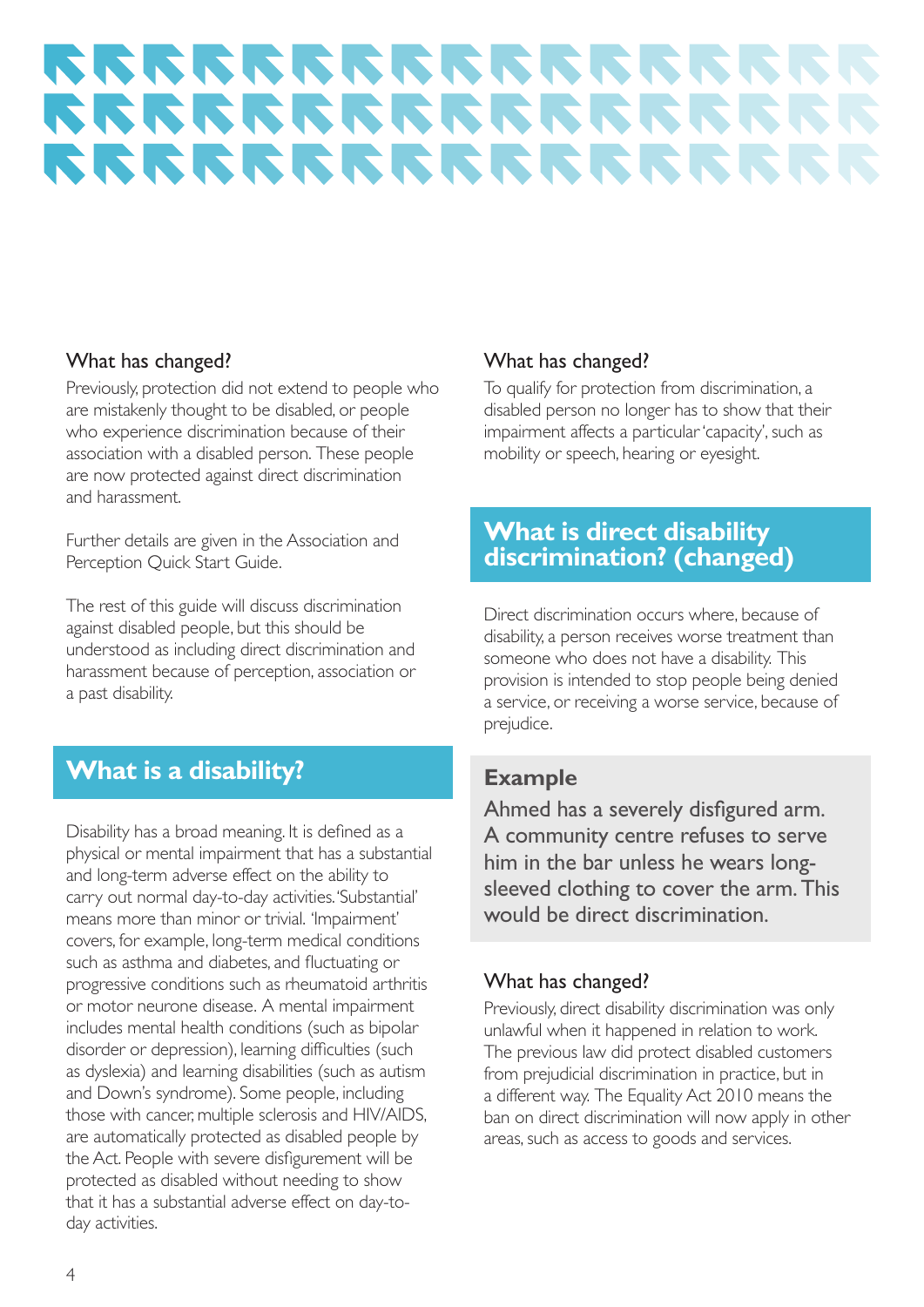### **What is discrimination arising from disability? (new)**

Discrimination arising from disability occurs when a disabled person is treated unfavourably because of something connected with their disability and the unfavourable treatment cannot be justified.

Discrimination arising from disability is different from direct discrimination. Direct discrimination occurs when a service provider treats someone less favourably **because of the disability itself.** In the case of discrimination arising from disability, the question is whether the disabled person has in practice been treated unfavourably because of something connected with their disability.

Treatment can be justified and will be lawful if it can be shown that it is intended to meet a legitimate objective in a fair, balanced and reasonable way. This means that a service provider must strike a careful balance between the negative impact of a provision on the disabled person and any lawful reason for applying it. It is important to understand the need to apply this flexible approach when it is clear that a rule or practice disadvantages a disabled person.

Also, discrimination arising from disability will not be unlawful if the service provider can show that it did not know, or could not be reasonably expected to know, that the person was disabled. This means that service providers should take reasonable steps to find out whether someone is disabled, though care should be taken to ensure that any enquiries do not infringe the disabled person's privacy or dignity.

#### **Example**

Sarah seeks admission to a crèche for her son who has a disability which means that he does not have full bowel control. The crèche says that they cannot admit her son because he is not toilet trained and the children at the crèche are required to be. The refusal to admit Sarah's son is not because of his disability itself; but he is experiencing detrimental treatment as a consequence of his incontinence, which is something arising from his disability. Sarah could challenge this exclusion on her son's behalf by making a claim in the county court. The exclusion would be unlawful discrimination arising from disability unless the crèche could demonstrate to the court that it did not know that the boy was disabled, or could demonstrate that its action was justified.

#### What has changed?

This is a new provision which replaces previous protection in disability discrimination law that was not fully effective.

The way in which a service provider can legally justify treatment that has a negative impact on a disabled person has also changed. The test is now clearly objective. A service provider would have to show that it had a genuine reason for its treatment of the disabled person and that the treatment was an appropriate response.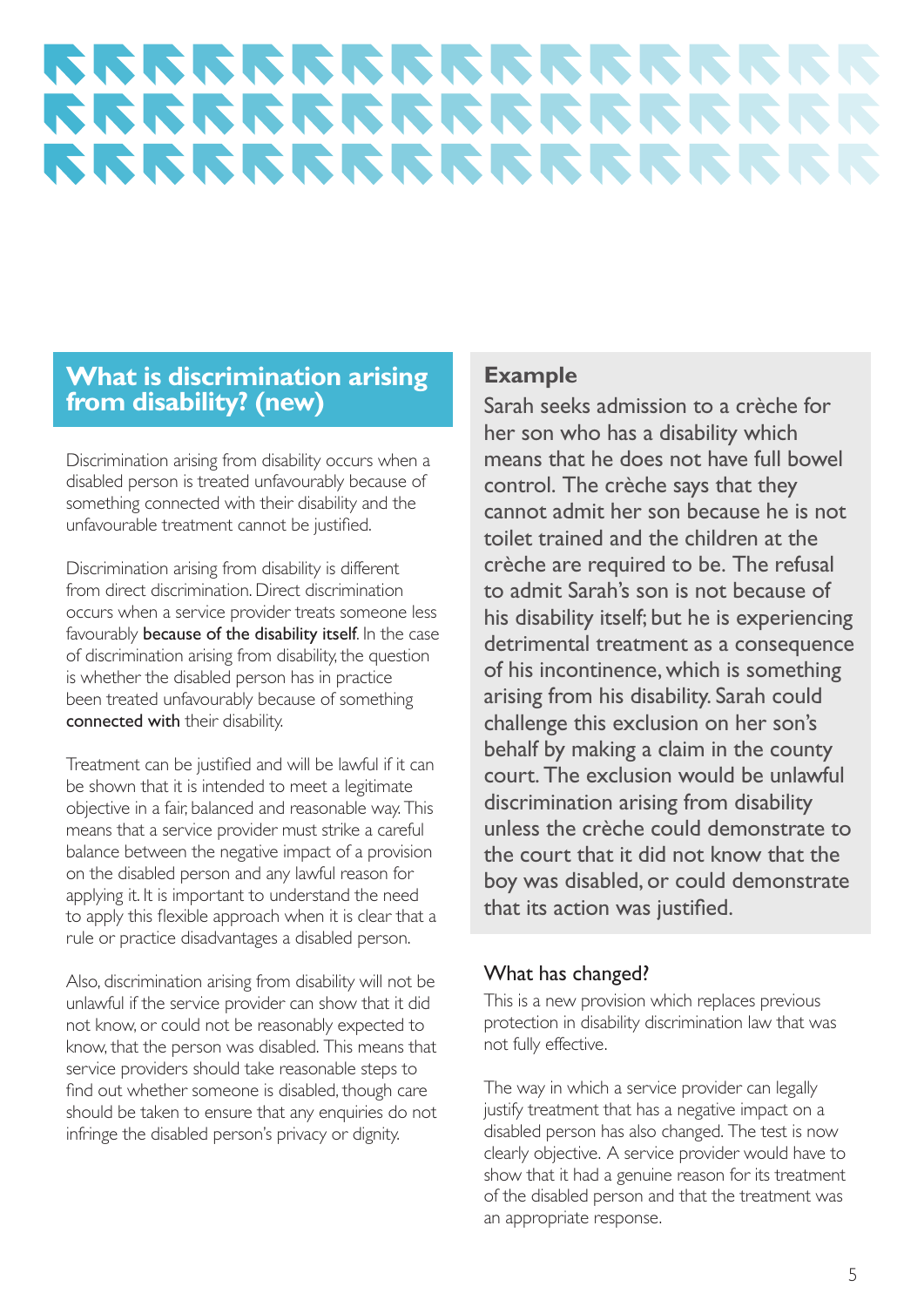### **What is indirect disability discrimination? (new)**

Indirect disability discrimination happens when there is a rule, a policy or even a practice that applies to everyone but which particularly disadvantages people with a particular disability compared with people who do not have that disability, and it cannot be shown to be justified as being intended to meet a legitimate objective in a fair, balanced and reasonable way. As with discrimination arising from a disability, it is necessary to strike a balance between the negative impact of rules or practices on some people and the reasons for applying them. So you should consider whether there is any other way to meet your objectives that would not have a discriminatory effect. Remember that a lack of financial resources alone is unlikely to be a sufficient justification.

### **Example**

An outdoor centre provides a variety of activities. On safety grounds, it requires a medical certificate of good health for all participants in any activities. Jane complains that she cannot get such a certificate as her doctor does not consider her 'in good health' because she has severe depression. Although ensuring that health and safety is a legitimate aim, the blanket application of the policy is unlikely to be justified because some conditions such as mental health problems do not in practice impede the ability to undertake strenuous exercise safely.

#### What has changed?

Protection from indirect discrimination for disabled people is new. This is a technical improvement to the law but it does not change much in practice because previous law already required service providers to make reasonable adjustments for disabled people.

### **What reasonable adjustments do you have to make for disabled people? (changed)**

Service providers are required to make changes, where needed, to improve service for disabled customers or potential customers. There is a legal requirement to make reasonable changes to the way things are done (such as changing a policy), to the built environment (such as making changes to the structure of a building to improve access) and to provide auxiliary aids and services (such as providing information in an accessible format, an induction loop for customers with hearing aids, special computer software or additional staff support when using a service).

Where a service is delivered from a building that cannot be made accessible through reasonable adjustments, it may be a reasonable adjustment to provide the service at a different venue, including a home visit.

Reasonable changes are required wherever disabled customers or potential customers would otherwise be at a substantial disadvantage compared with non-disabled people. A substantial disadvantage is more than a minor or trivial disadvantage. Service providers cannot charge disabled customers for reasonable adjustments.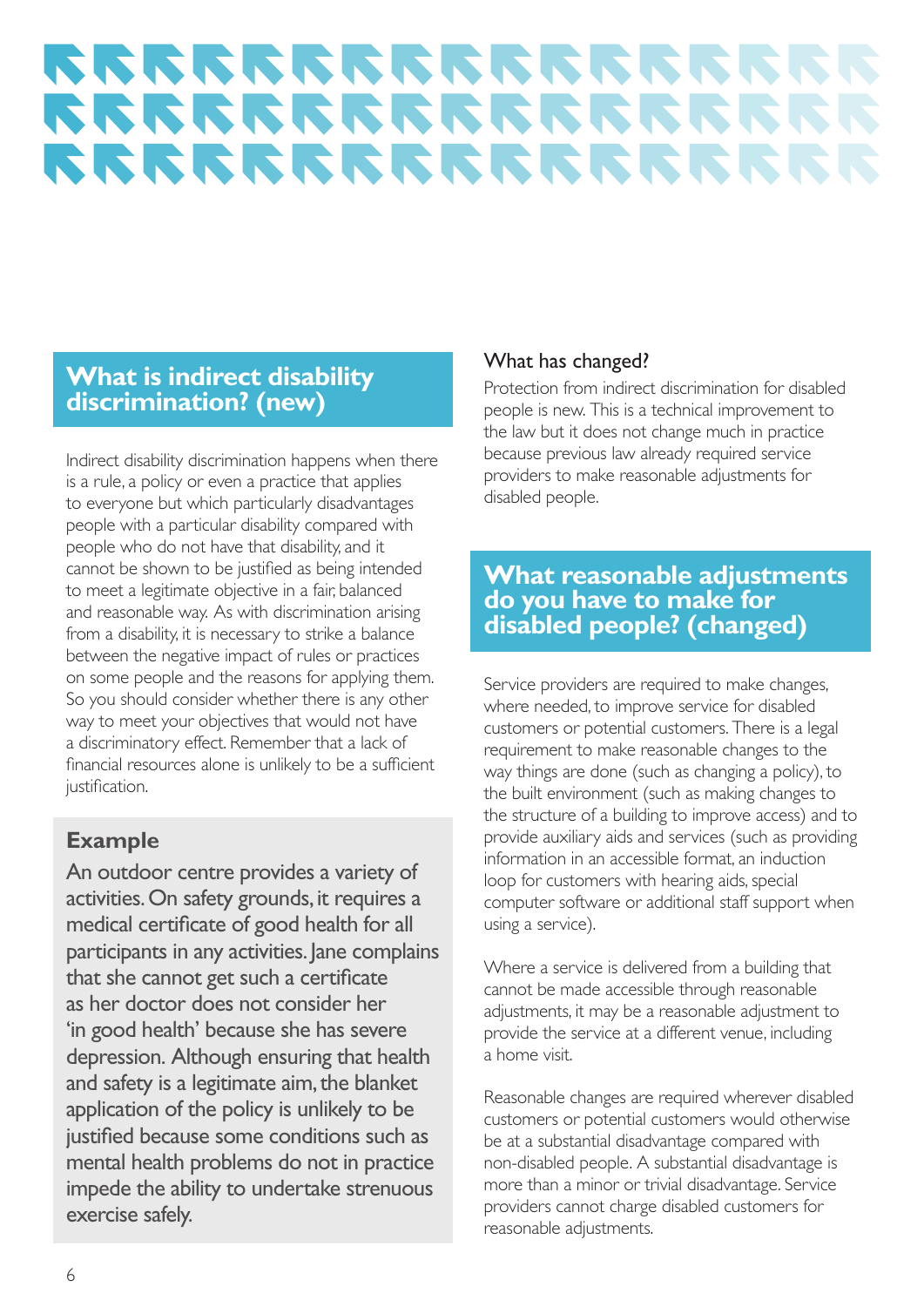What is reasonable will depend on all the circumstances, including the cost of an adjustment, the potential benefit it might bring to other customers (ramps and automatic doors benefit customers with small children or heavy luggage, for example), the resources an organisation has and how practical the changes are.

The Equality Act 2010 requires that service providers must think ahead and take steps to address barriers that impede disabled people. In doing this, it is a good idea to consider the range of disabilities that your actual or potential service users might have. You should not wait until a disabled person experiences difficulties using a service, as this may make it too late to make the necessary adjustment.

### **Example**

Sandra is arranging a conference for her charity to discuss new ways of fundraising. She looks at a number of venues to find one that has good physical adaptations with accessible toilets, an induction loop and places for people to eat their lunch at tables if they want to. She contacts speakers and participants beforehand to ask if they have any disability-related requirements, such as a sign language interpreter or information in alternative formats.

#### What has changed?

Previously, adjustments to premises and to policies, practices and procedures had to be made by service providers only where it would otherwise be 'impossible or unreasonably difficult' for a disabled person to use the service. Now, under the new Equality Act, adjustments must be made where disabled people experience a 'substantial disadvantage'. This means that service providers may have to make more adjustments.

Also, it was previously possible for a service provider to legally justify failing to provide a reasonable adjustment in certain circumstances. Now, the only question is whether the adjustment is a reasonable one to make.

### **Harassment (new)**

Disability harassment is unwanted behaviour related to disability that has the purpose or effect of violating a person's dignity or creating an intimidating, hostile, degrading, humiliating or offensive environment for them.

### **Example**

Andrew attends a day centre for adults with learning difficulties. Some of the staff make fun of him by mimicking him. He could bring a claim of harassment related to disability.

For further details see the Harassment Quick Start Guide.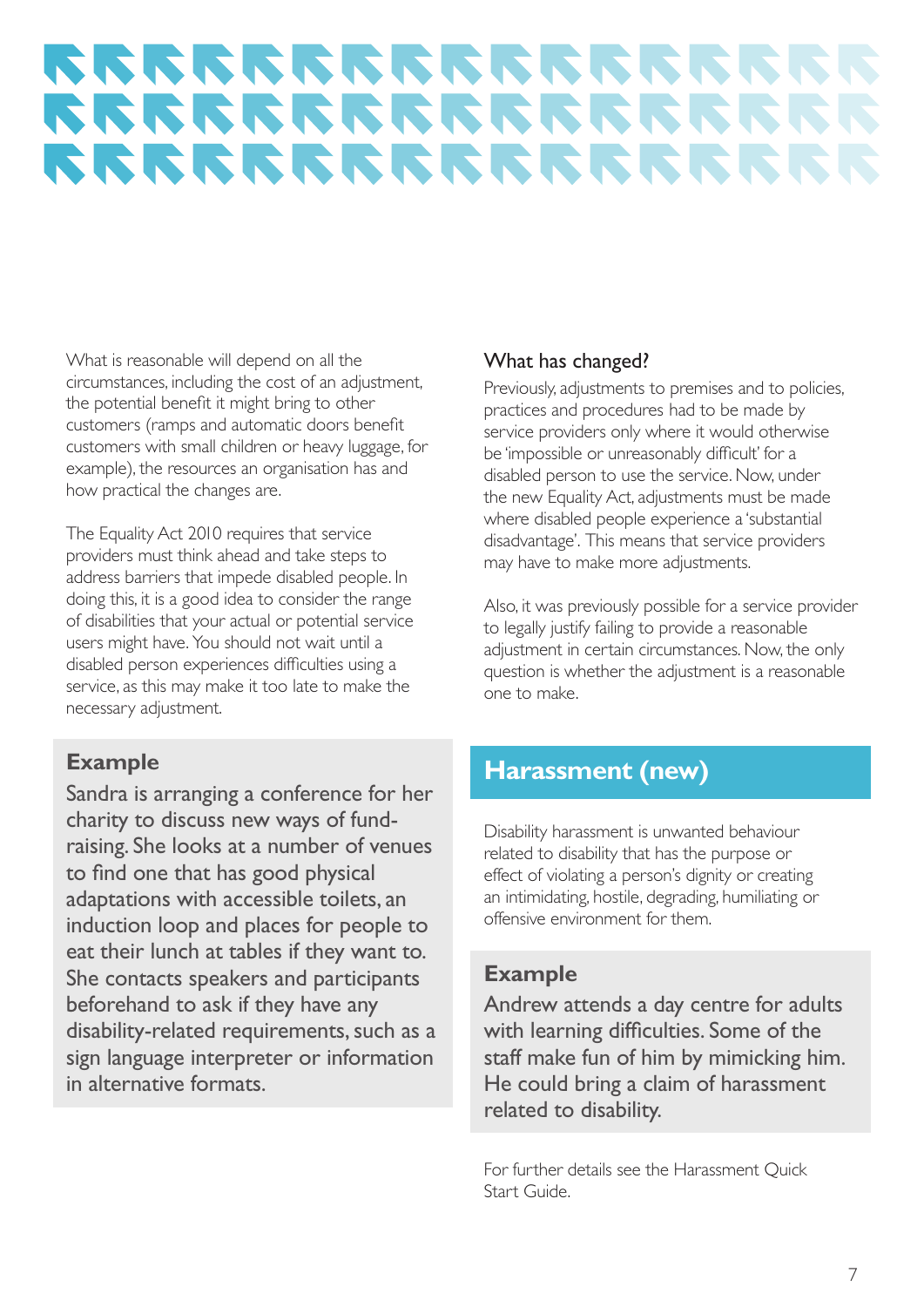#### What has changed?

Protection from disability-related harassment in services is new.

## **Victimisation (changed)**

It is unlawful victimisation for a service provider to treat someone badly because they have made a complaint about discrimination or harassment under the Act, or helped someone else to make a complaint, or because the service provider thinks that they are doing or may do these things. This applies whether or not the person being victimised is disabled.

A person is not protected from victimisation if they have maliciously made or supported an untrue complaint.

#### **Example**

In the example above, if one of the other staff at the day centre supported Andrew to make his complaint about harassment, and was as a consequence ostracised by her manager, this would constitute victimisation.

#### What has changed?

There is now no need for a victim to show that they have been treated less favourably than someone who has not made or supported a complaint under the Act. They only need to show that they have been treated badly.

## **What do you need to do now?**

Voluntary and community organisations will want to ensure that all staff (including volunteers) understand the new Act. You will be held responsible for all acts of discrimination, harassment or victimisation by those working on your behalf, unless you can show that you took all reasonable steps to prevent them.

As a matter of good practice, such steps might include:

- **•** informing your staff and management committee of the new provisions
- **•** reviewing regularly whether your services are accessible to disabled people
- **•** providing regular training to staff
- **•** implementing your equality policy and reviewing its effectiveness
- **•** having an easy-to-use, well-publicised complaints procedure and using this to identify problems that need to be addressed, and
- **•** consulting disabled customers, organisations representing disabled people and staff about the quality and equality of your services and how they could be made more inclusive.

Small organisations may find a less formal approach sufficient – such as talking to staff and service users, thinking about whether services are being used by disabled people, and considering whether there are any reasonable adjustments that need to be made.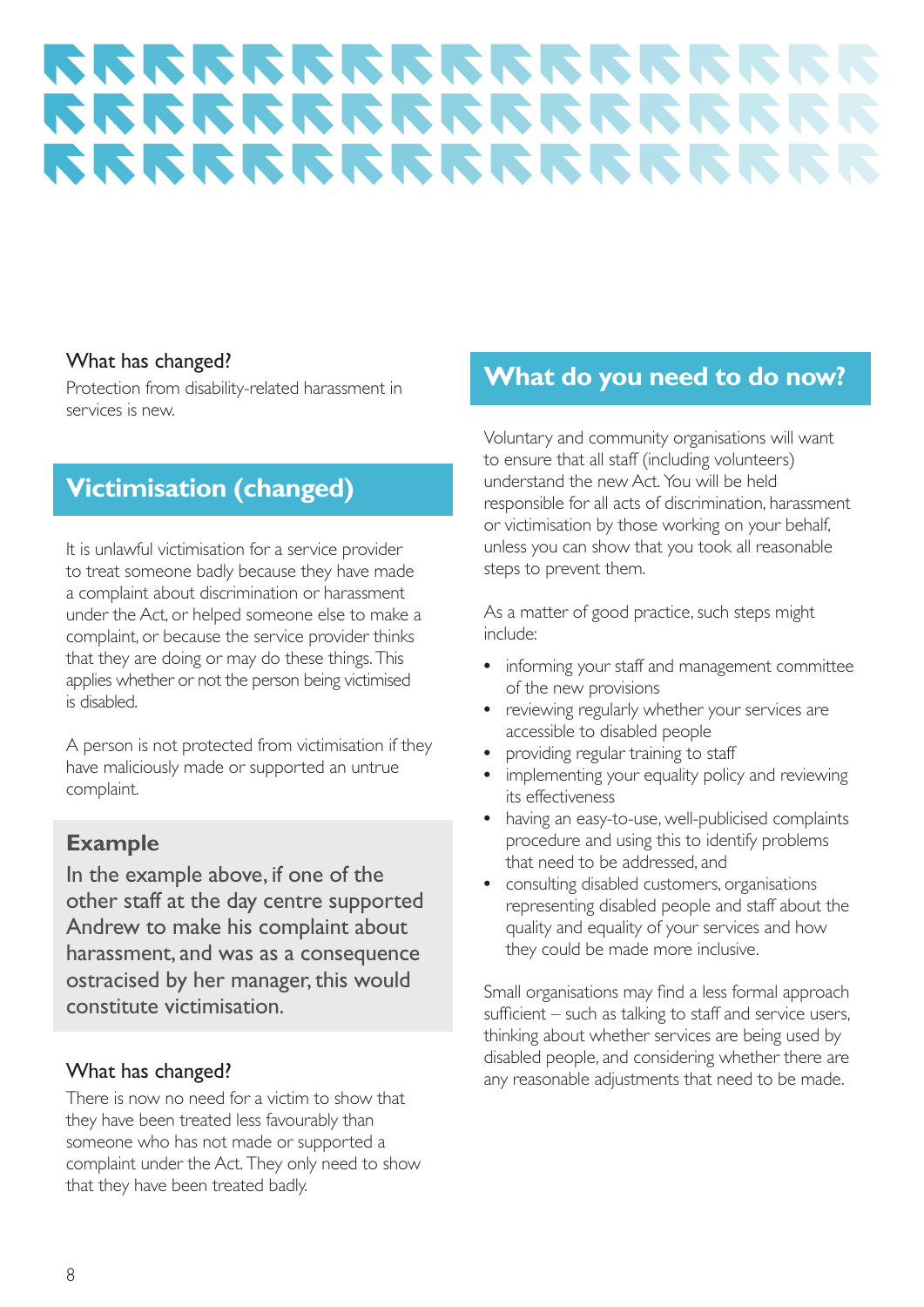### **Further sources of information and advice**

The Equality and Human Rights Commission is the statutory body established to help eliminate discrimination and reduce inequality. It will issue a statutory Code of Practice explaining in more detail the law in relation to service provision and discrimination. It also produces a range of material providing practical guidance on how to comply with the law.

[www.equalityhumanrights.com](http://www.equalityhumanrights.com)  0845 604 6610

The Employers' Forum on Disability is a not-forprofit organisation focused on disability as it affects employers and service providers. It produces useful and practical publications about serving disabled customers and improving access to buildings. [www.efd.org.uk](http://www.efd.org.uk)  020 7403 3020

AbilityNet is a charity that brings the benefits of computer technology to disabled people. It offers a programme of courses, an assessment service, an information and advice line and consultancy. [www.abilitynet.org.uk](http://www.abilitynet.org.uk) 

Freephone 0800 269545 (if you call from home) or 01926 312847 (if you call from work, minicom accessible)

The Centre for Accessible Environments is a charity, and is the information and training body on the accessibility of the built environment for disabled people. [www.cae.org.uk](http://www.cae.org.uk)  020 7840 0125

Law Centres Federation [www.lawcentres.org.uk](http://www.lawcentres.org.uk) 

Citizen's Advice [www.citizensadvice.org.uk](http://www.citizensadvice.org.uk) 

Advice UK [www.adviceuk.org.uk](http://www.adviceuk.org.uk) 

Government Equalities Office [www.equalities.gov.uk](http://www.equalities.gov.uk) 

#### Specific disability organisations

There is a wide range of voluntary organisations representing disabled people and providing advice in connection with particular disabilities. The Office for Disability Issues website links page provides a useful starting point. [www.officefordisability.gov.uk/contacts/links.](http://www.officefordisability.gov.uk/contacts/links.php#skipleg) 

php#skipleg

Mencap is the leading UK charity for people with a learning disability and their families. [www.mencap.org.uk](http://www.mencap.org.uk) 

Mind is a leading mental health charity that campaigns for a better life for everyone experiencing mental distress. Mind can provide training in mental health awareness. [www.mind.org.uk](http://www.mind.org.uk) 

The Royal National Institute of Blind People is the largest charity representing blind and partially sighted people in the UK, and can provide information about meeting their needs as customers, including the provision of accessible information. [www.rnib.org.uk](http://www.rnib.org.uk)  Helpline 0303 123 9999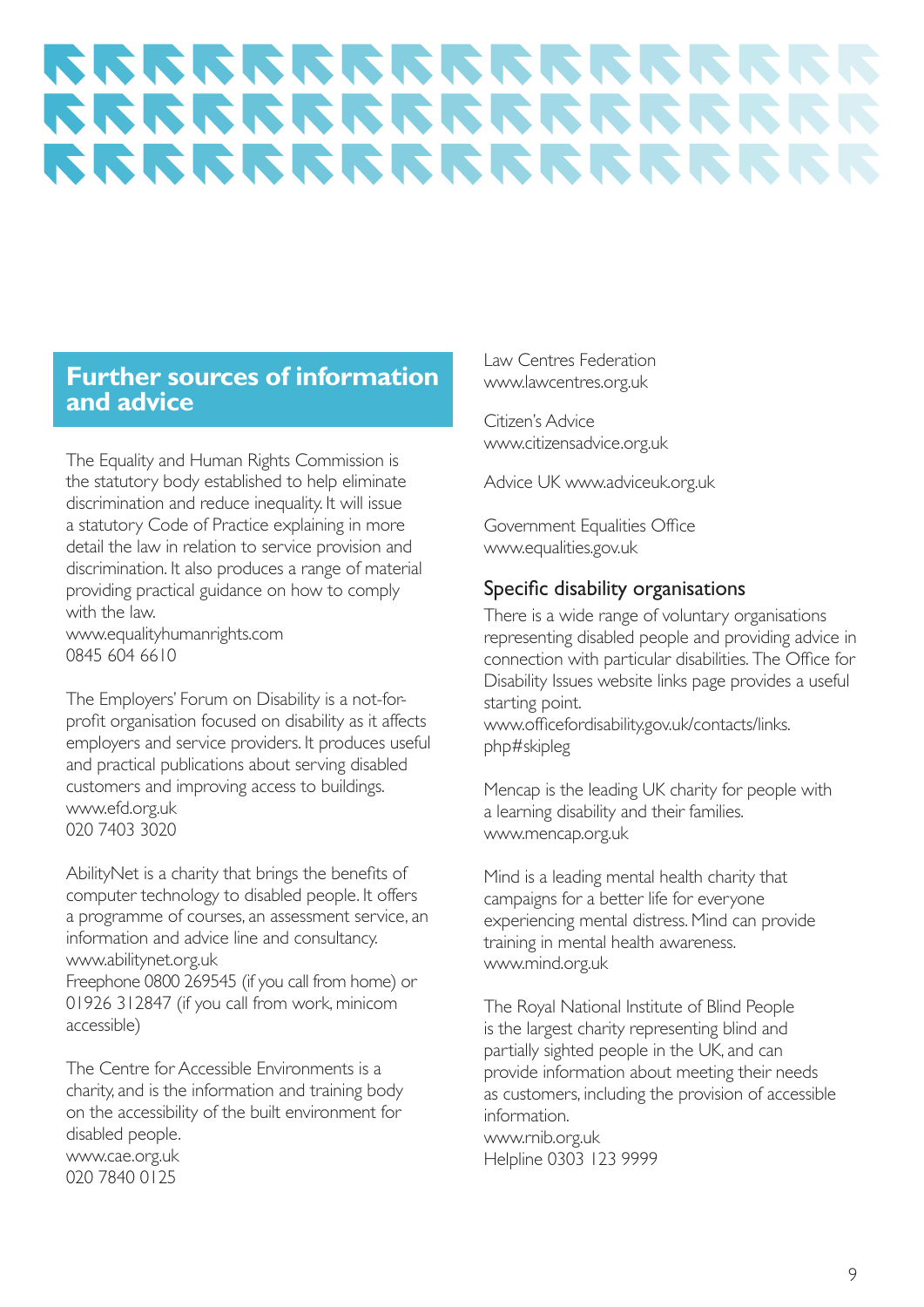The Royal National Institute for Deaf People is the largest charity representing deaf and hard of hearing people in the UK, and can provide information about meeting their needs as customers. [www.rnidorg.uk](http://www.rnidorg.uk)  Information Line 0808 808 0123 (freephone)

#### Voluntary sector advice

National Council forVoluntary Organisations [www.ncvo-vol.org.uk](http://www.ncvo-vol.org.uk) 

Office of the Scottish Charity Regulator [www.oscr.org.uk](http://www.oscr.org.uk) 

Scottish Council forVoluntary Organisations [www.scvo.org.uk](http://www.scvo.org.uk) 

Wales Council for Voluntary Action [www.wcva.org.uk](http://www.wcva.org.uk)